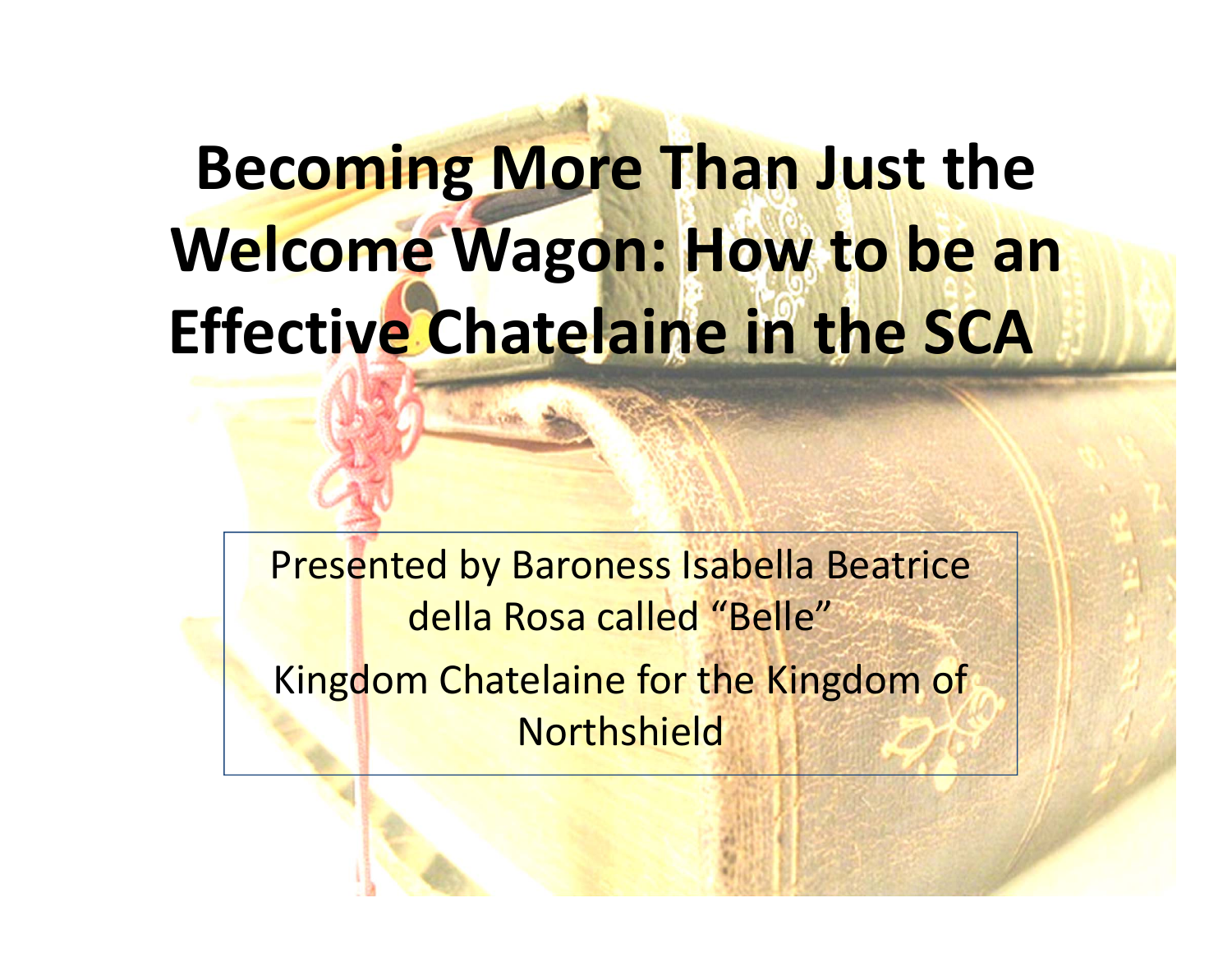# What is a Chatelaine?

- A Chatelaine tends to be the first impression of the SCA and of the group
- ◆A Chatelaine is the greeter for a group or function
- **◆A Chatelaine is the "recruiter"**
- ◆ A Chatelaine is the "Go-To" person with questions or requests
- \*A Chatelaine is the organizer for demos and public presentations
- $\triangle$  A Chatelaine is the keeper of the loaner items
- **◆A Chatelaine may be the Media Support Person**
- ◆ A Chatelaine is the smiling and friendly face in the crowd

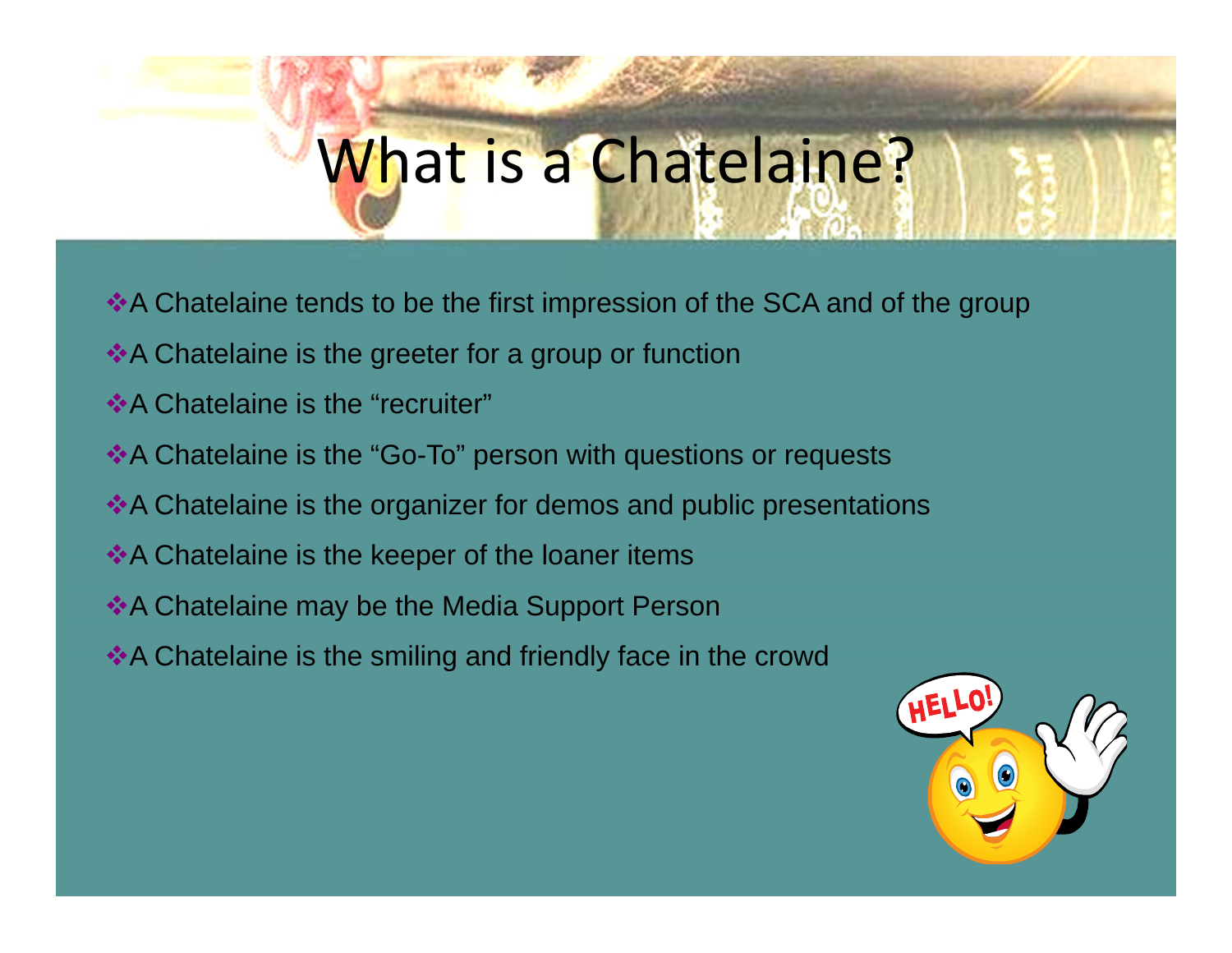# Personality Traits of A Chatelaine

 Friendly **❖ Outgoing <sup>◆</sup>Proactive** Comfortable Speaking in Front of Crowds Comfortable Speaking to the Press **Energetic ☆**Creative **☆Caring**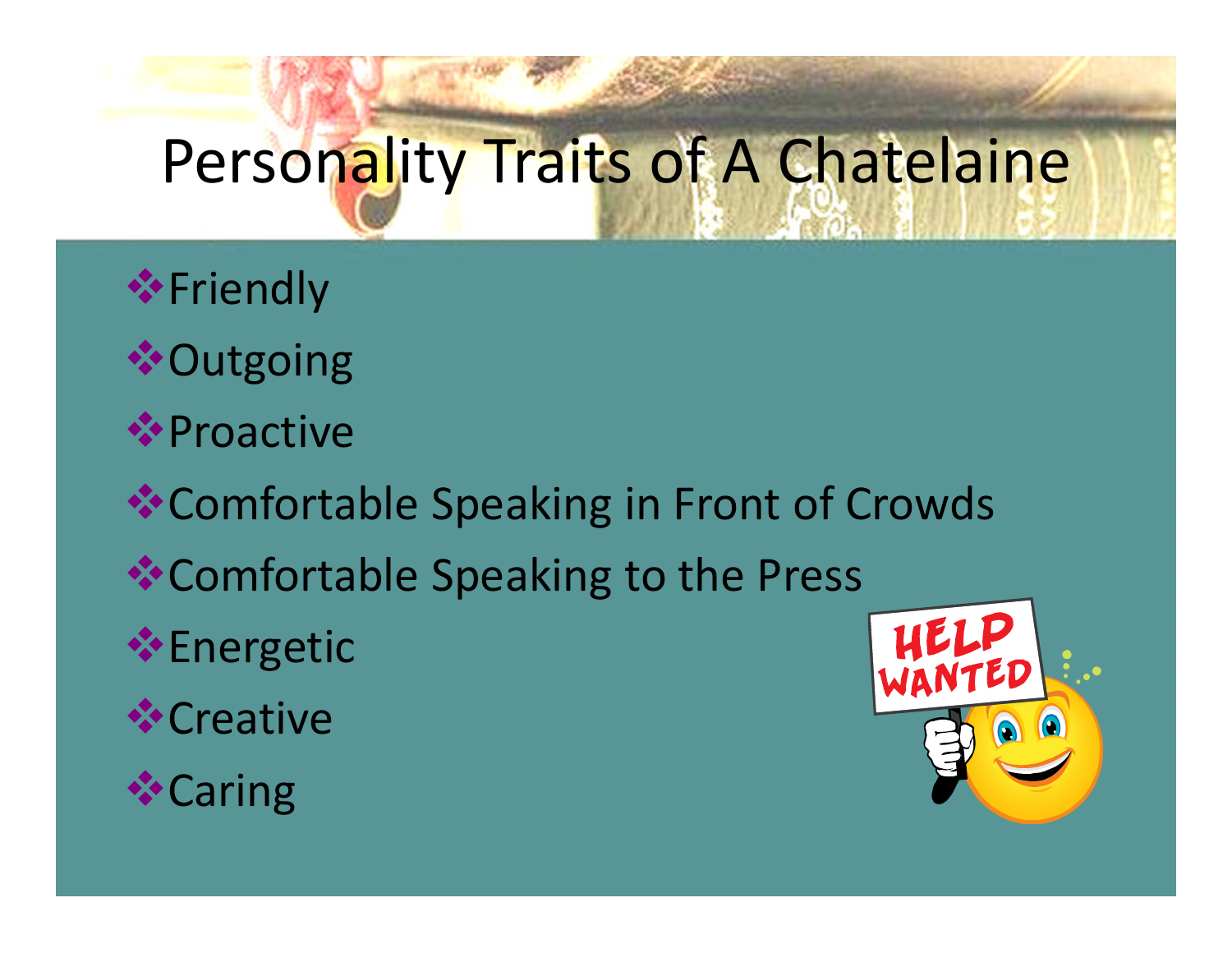# Tools of the Trade

Up‐to‐date website information **<sup>◆</sup>Phone number Email address** Business cards **◆ Handouts or pamphlets** Contact list of "helpers" **<sup>❖</sup>Loaner gear Energy and a willingness to help** 

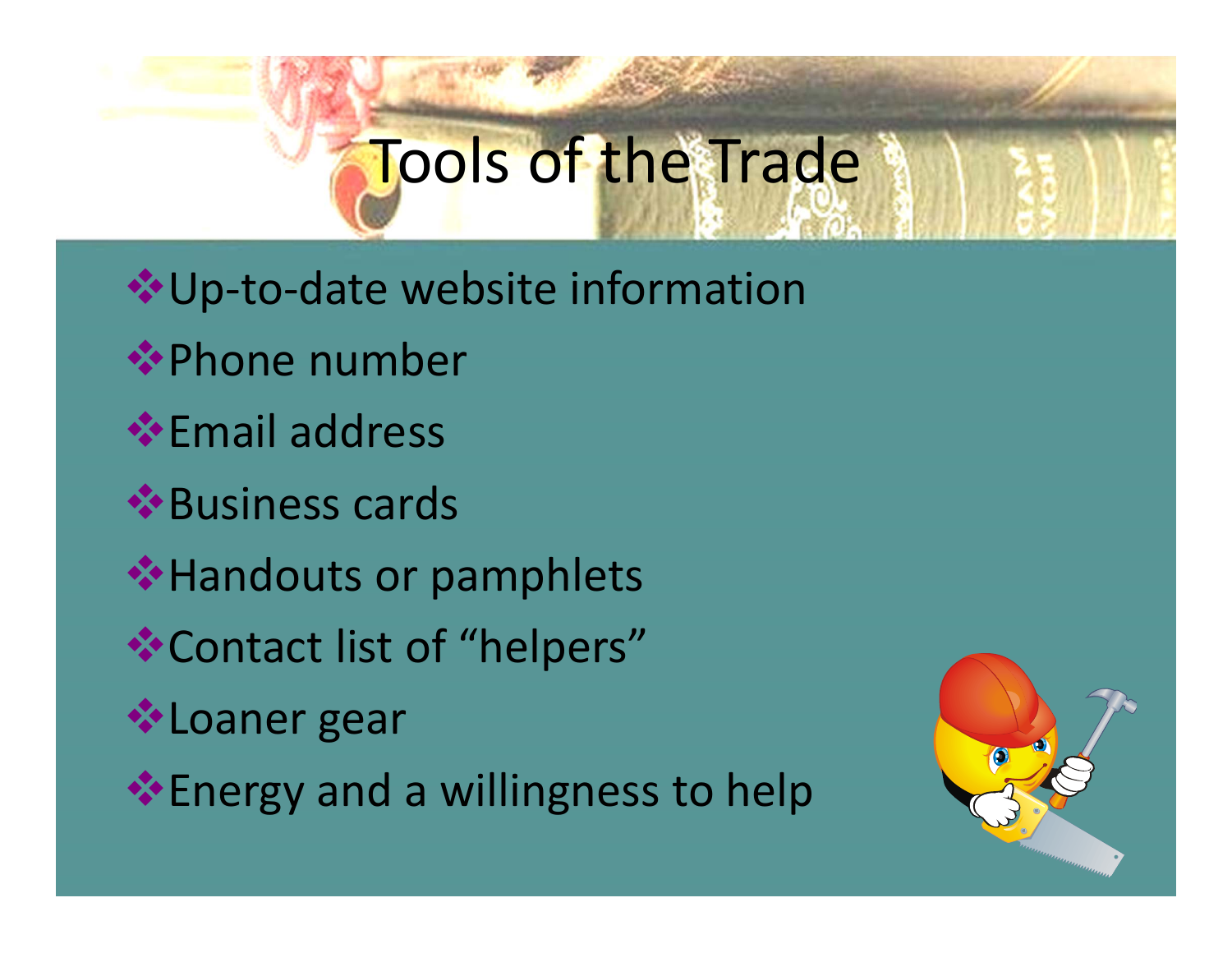# Time Commitment and Responsibilities

- **❖ Quarterly Report**
- **★Answering emails and phone calls**
- **\***Follow-up
- Attendance at meetings and demos
- Attendance at events
- Other commitments as outlined at the local level

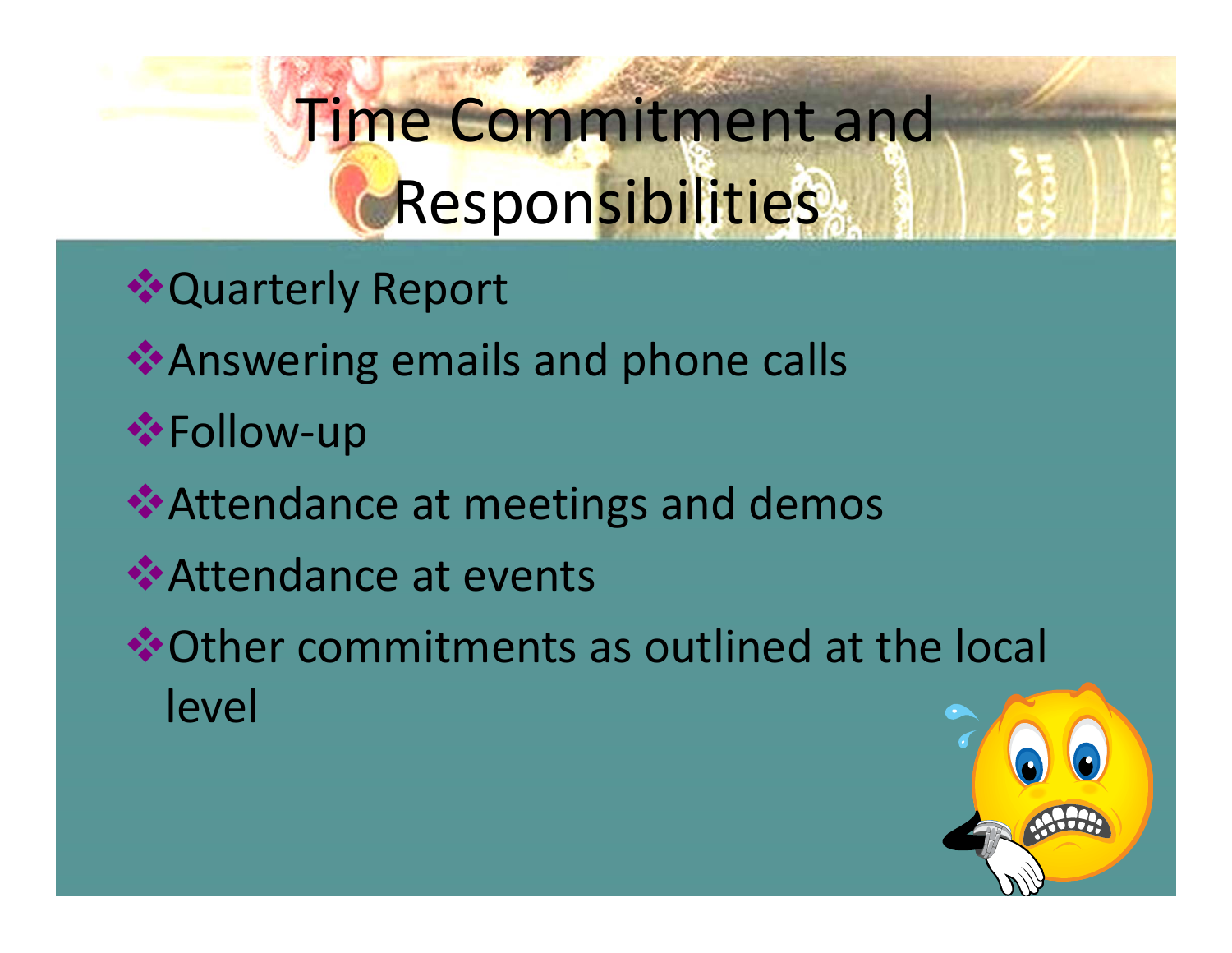### Resources

**<sup>◆</sup> Chatelaine's Handbook \*** Kingdom Chatelaine **<sup>◆</sup>Chatelaine email list**  $\div$  **Fellow Chatelaines** Local/Regional Seneschal **\*\*** Kingdom Seneschal **◆ Media Relations Officer ❖ Local Webminister \*\* Kingdom Website** 

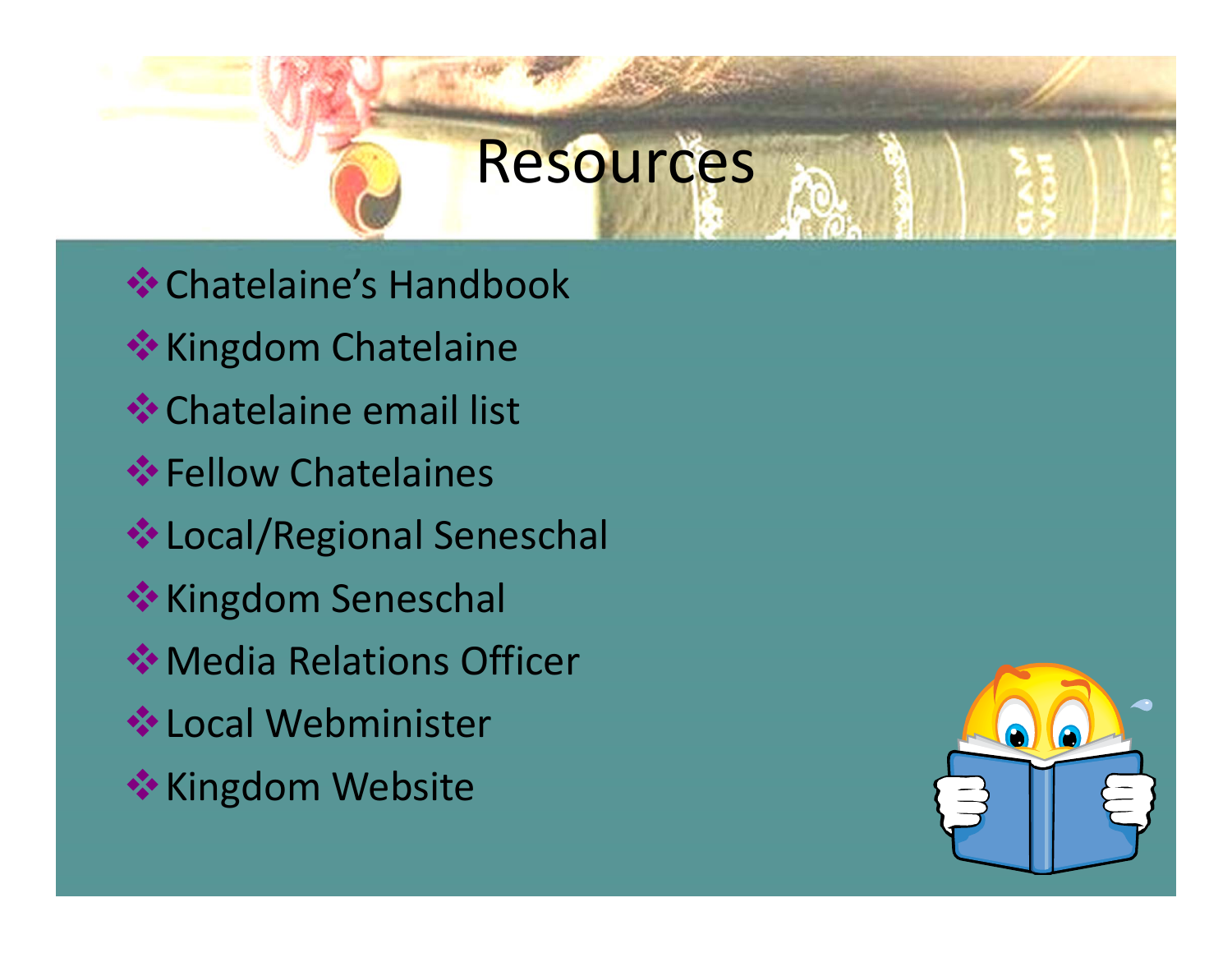# What to Do When Faced With **Challenges**

#### There are times where you have the best intentions but you end up meeting resistance. What can you do?

- $\clubsuit$  Talk to your Seneschal Remember you are that person's deputy and they are there to assist you as much as you are there to assist him/her.
- ◆ Talk to the previous Chatelaine. Did they face the same challenges? What did they do to get over their hurdles?
- ◆ Constructively voice your concerns at the next meeting you have. Perhaps the other members of your group have no idea you are faced with these challenges.
- ◆ Communicate on the Northshield Chatelaine's email list. Perhaps the same challenges have cropped up elsewhere.
- **Communicate with your Kingdom Chatelaine!! It is what that person is here for.**
- $\clubsuit$  Most importantly: Keep an open mind and see what compromises can be made out of any situation.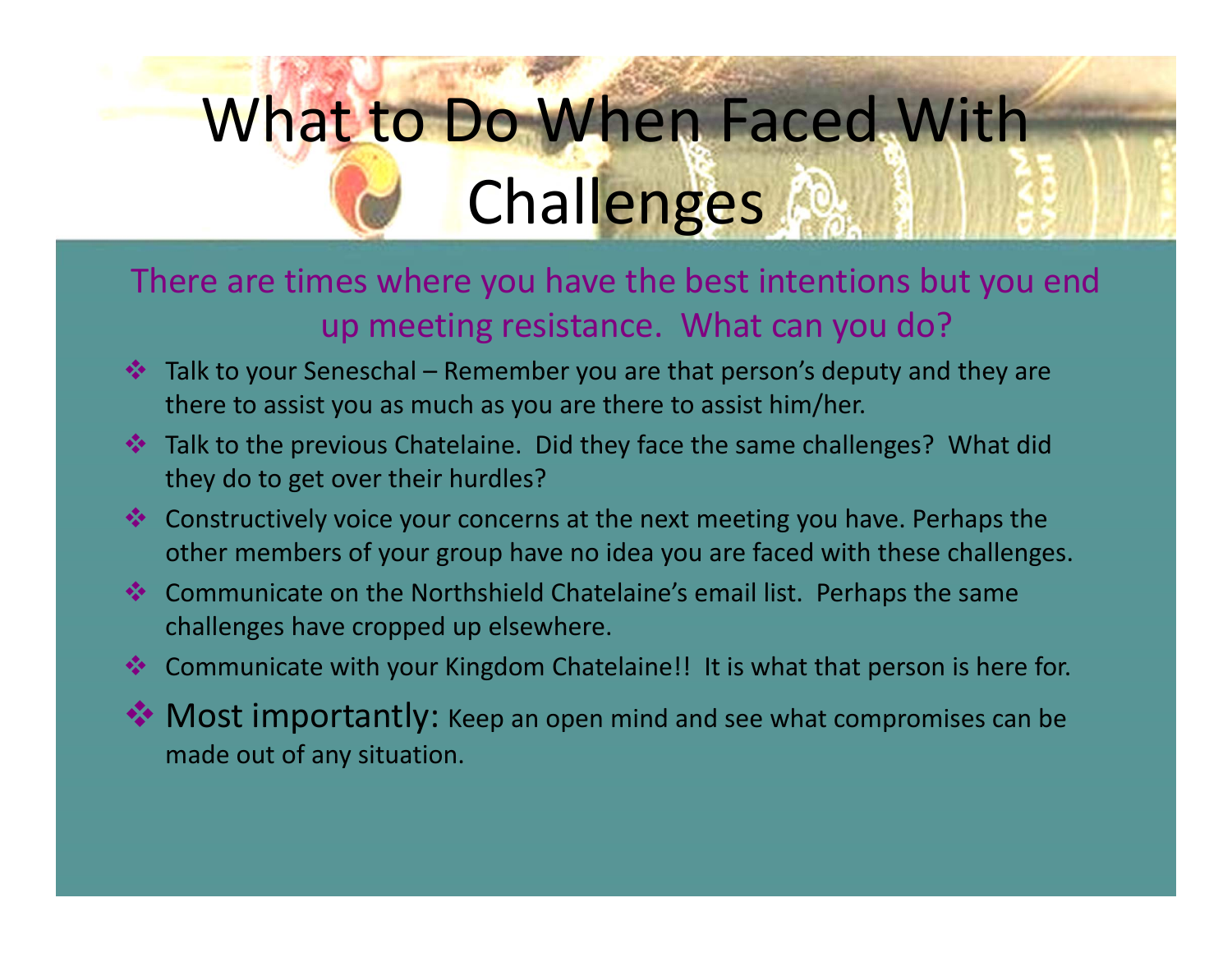# Creative Ideas to Use as a **Chatelaine**

- 修理 Host <sup>a</sup> Series of Newcomer's Classes (What to Expect at your First Event, What to Bring to a Camping Event, What do Those Shiny Hats Mean?, Basic Etiquette and Chivalry in the SCA, How to Research and Develop <sup>a</sup> Persona, etc.)
- $\clubsuit$  Find a way to host sewing sessions make a goal of everyone having one new outfit for their first event.
- **\*** Organize newcomers into "classes" or "fellowship" groups. Encourage them to attend meetings and events together to gain <sup>a</sup> sense of camaraderie.
- **\*** Pair up new people with someone with similar interests in the group. For example, pair up the new person interested in <sup>a</sup> Norse persona with someone who has been working on one for <sup>a</sup> while.
- **Encourage newcomers to volunteer at their second or third event. Nothing major, but** something like setting up for court or serving feast.
- Establish periodic, casual "Meet and Greets" at someone's home or other venue. Make it non‐garbed and include activities such as games or silly movies.
- Get a group together to go to museum displays or history events.